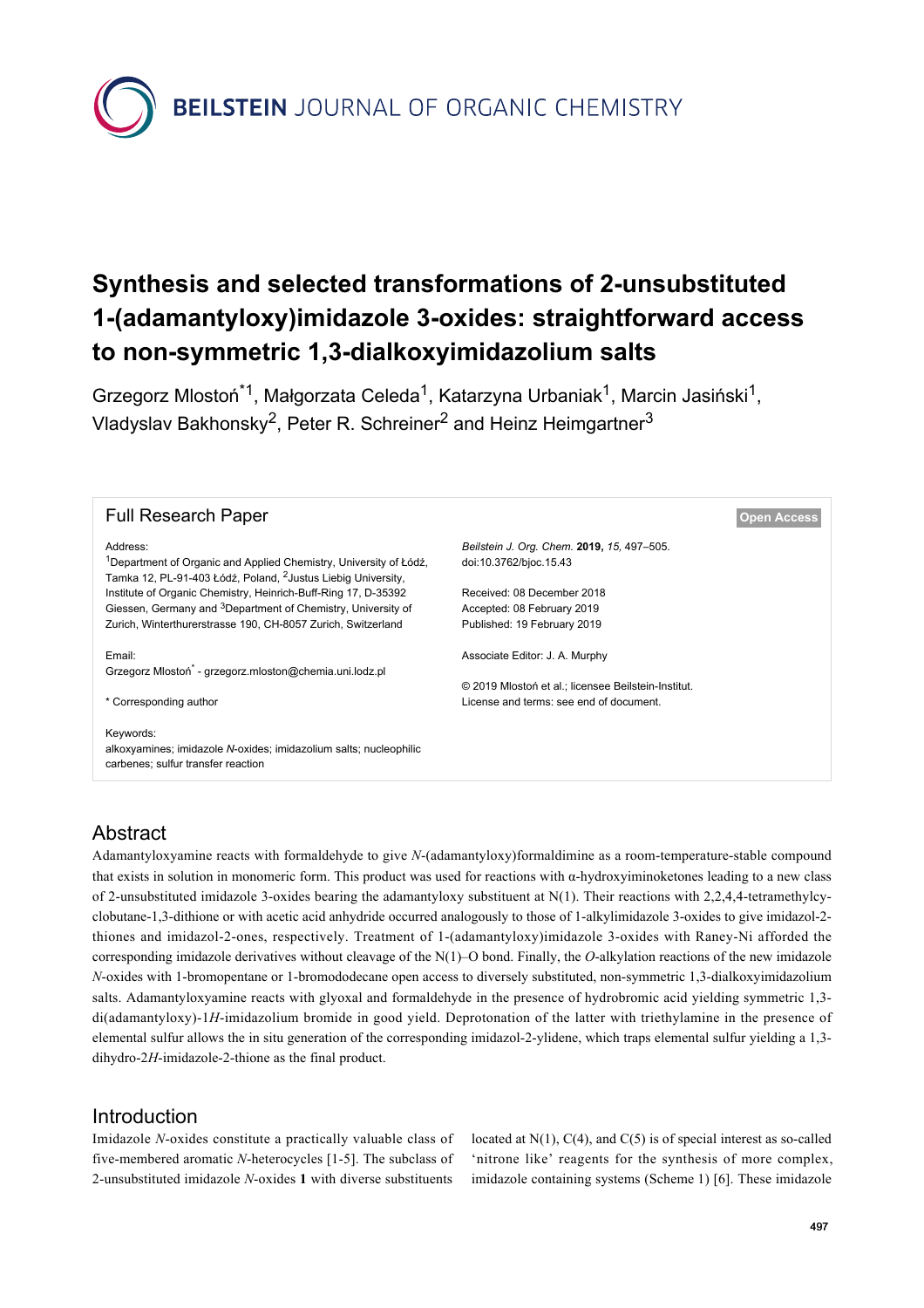<span id="page-1-0"></span>

*N*-oxides are easily accessible via heterocyclization reactions comprising condensation of α-hydroxyiminoketones **2** with formaldimines **3**. The latter are known to exist in monomeric form in the case of sterically crowded parent amines such as 1-aminoadamantane or *tert*-butylamine or, alternatively, as trimeric hexahydro-1,3,5-triazines **3'** in the case of sterically less crowded amines [\[7\]](#page-7-2). In analogy to other azoles and in contrast to six-membered aromatic *N*-heterocycles, *N*-oxides **1** cannot be prepared via oxidation of the parent imidazoles by treatment with an oxidizing agent, e.g., with a percarboxylic acid [\[6\]](#page-7-1).

Imidazole *N*-oxides are versatile substrates for the preparation of diverse imidazole derivatives and the most characteristic feature is their 1,3-dipolar reactivity analogous to aldonitrones, which enables their conversion via  $[3 + 2]$ -cycloadditions with dipolarophiles such as activated ethylenes [\[8,9\]](#page-7-3), activated acetylenes [\[10,11\]](#page-8-0) or isocyanates [\[11,12\].](#page-8-1) The initially formed  $[3 + 2]$ -cycloadducts undergo spontaneous secondary conversions leading to re-aromatization of the imidazole ring. The same mechanism governs sulfur-transfer reactions with cycloaliphatic thioketones yielding the corresponding imidazole-2-thiones [\[13\]](#page-8-2). The isomerization of *N*-oxides **1** into the corresponding imidazol-2-ones can be easily performed by treatment with acetic anhydride at room temperature [\[14\]](#page-8-3). An important reaction of **1** is the *O*-alkylation leading to alkoxyimidazolium salts, which display in some cases properties of 'room temperature ionic liquids' [\[15,16\].](#page-8-4) Finally, straightforward deoxygenation by treatment with Raney-Ni is also worth mentioning [\[17\]](#page-8-5).

Condensations presented in [Scheme 1](#page-1-0) occur smoothly with formaldimines **3** derived from aliphatic amines, but in the case of primary aromatic amines harsher reaction conditions are required [\[6\]](#page-7-1). To date, no synthesis of 1-alkoxyimidazole *N*-oxides derived from alkoxyamines ('hydroxyamine ethers') has been reported. An alternative approach to these products comprises the alkylation (in most cases methylation) of 1-hydroxyimidazole *N*-oxides. However, the products of the monomethylation could not be obtained, but symmetric *N,N*-disubstituted imida-

zolium salts resulting from double *O*-alkylation were isolated [\[18\]](#page-8-6).

On the other hand, alkoxyamines are known not only as bioactive compounds [\[19,20\]](#page-8-7) but also as important initiators of polymerization processes that have been extensively studied in the recent decade [\[21\]](#page-8-8). Among alkoxyamines, adamantyloxyamine (**4**) occupies a prominent position, and for that reason it was selected for experiments aimed at the preparation of the new group of 2-unsubstituted imidazole *N*-oxides bearing the adamantyloxy residue at  $N(1)$ . The goal of the present study was the synthesis of some representatives of this type and comparison of their properties with those of 1-adamantyl analogues.

#### Results and Discussion

The starting adamantyloxyamine (**4**) was prepared from 1-bromoadamantane, which in the presence of an equimolar amount of  $AgBF<sub>4</sub>$  in boiling dimethoxyethane (DME) reacts with *N*-hydroxyphthalimide to give the *O*-alkylation product **5** [\[20\]](#page-8-9) ([Scheme 2](#page-2-0)). The latter was converted to **4**, obtained in 86% yield, after hydrazinolysis with N<sub>2</sub>H<sub>4</sub><sup>·</sup>H<sub>2</sub>O in slight excess. The crude product was reacted with formaldehyde in boiling MeOH, and after 1 h, crystalline *N*-(adamantyloxy)formaldimine (**6a**) was isolated in 90% yield. The spectroscopic data indicate that this imine exists in solution in monomeric form exclusively. Thus, the  ${}^{1}$ H NMR spectra confirmed this structure by the presence of two doublets located at 6.39 and 7.01 ppm with  $J = 12$  Hz, characteristic for the  $=CH_2$  group. In addition, the <sup>13</sup>C NMR spectrum showed the absorption of this group at 136.1 ppm.

Having imine **6a** in hands, syntheses of a series of 2-unsubstituted 1-(adamantyloxy)imidazole 3-oxides **7a–e** were performed in glacial acetic acid at room temperature. The crude products were transformed into their hydrochlorides by treatment with conc. hydrochloric acid, and subsequent neutralization over solid NaHCO<sub>3</sub> led to crystalline products (procedure A). Following this procedure, the required *N*-oxides **7a**–**e** were obtained in good to excellent yields ([Scheme 3\)](#page-2-1). In addition, based on the earlier described protocol [\[7\]](#page-7-2), two imidazole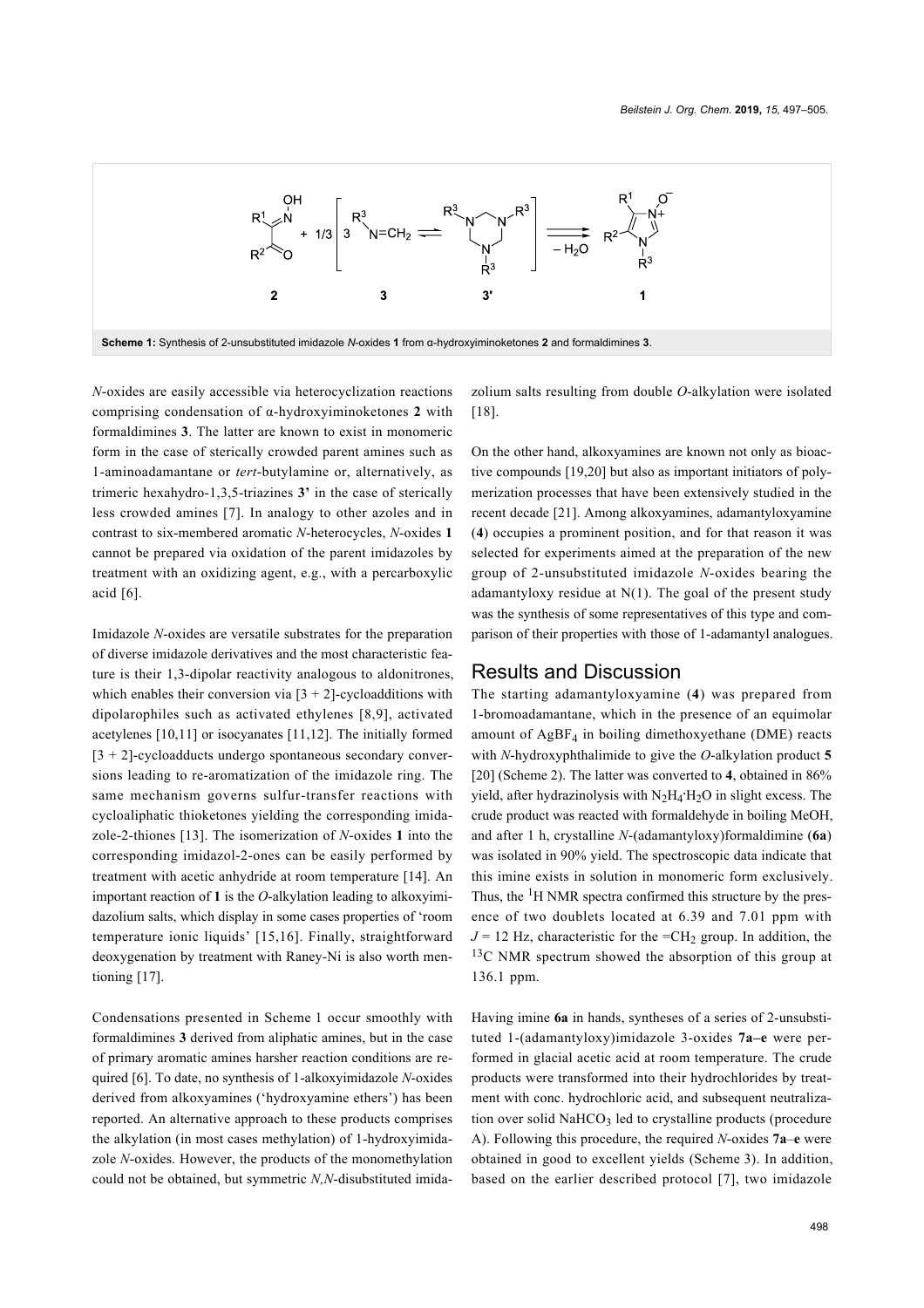<span id="page-2-0"></span>

*N*-oxides **7f** and **7g**, bearing the adamantan-1-yl moiety attached to N(1), were also obtained in high yields starting with (adamantyl)formaldimine (**6b**, [Scheme 3](#page-2-1)). In this case, crude products were isolated as hydrochlorides not by treatment with hydrochloric acid but with gaseous hydrogen chloride (procedure B). Both compounds obtained by this method were fully characterized and described in an earlier publication [\[7\]](#page-7-2).

<span id="page-2-1"></span>

In all cases the 1H NMR spectra of new products confirmed the structures **7a**–**d** by the presence of the diagnostic HC(2) signal between 8.76 and 7.93 ppm. In the  $^{13}$ C NMR spectra, absorptions of the three imidazole C-atoms were found between 120 and 130 ppm. In addition, the signals of  $OC(1)$  of the adamantyl skeleton appeared in a narrow range at 89.0–86.9 ppm. Unexpectedly, in the case of **7e**, the same procedure led to the final, crystalline product as a hydrochloride. Apparently, hydrogen bonding in this molecule is strong enough to bind an HCl molecule, which cannot be removed by treatment with solid  $NaHCO<sub>3</sub>$  in the methanolic solution under standard conditions.

The first question was whether the new imidazole *N*-oxides **7** can be deoxygenated with Raney-Ni without cleavage of the N(1)–OAd bond. The test reaction with **7a** demonstrated that the reaction performed in MeOH solution at room temperature was completed after 2 h, and the main product isolated in 39% yield was the expected 1-(adamantyloxy)imidazole **8a** ([Scheme 4\)](#page-2-2). In the product, the diagnostic HC(2) signal in the <sup>1</sup>H NMR spectrum shifts high-field and appears at 7.34 ppm. Analogously, deoxygenation of *N*-oxides **7b–d** led to the required imidazoles **8b–d** in 66%, 62%, and 39% yield, respectively.

<span id="page-2-2"></span>

As pointed out in the introduction, one of the most typical reactions of 2-unsubstituted imidazole *N*-oxides is their isomerization to imidazol-2-ones. In many reported cases, this transformation can be performed by treatment with acetic anhydride, heating in a high boiling solvent or photolytically [\[6\]](#page-7-1). In a test experiment with  $7b$ , the reaction with  $Ac_2O$  in CHCl<sub>3</sub> solution at room temperature overnight led to a crystalline product iden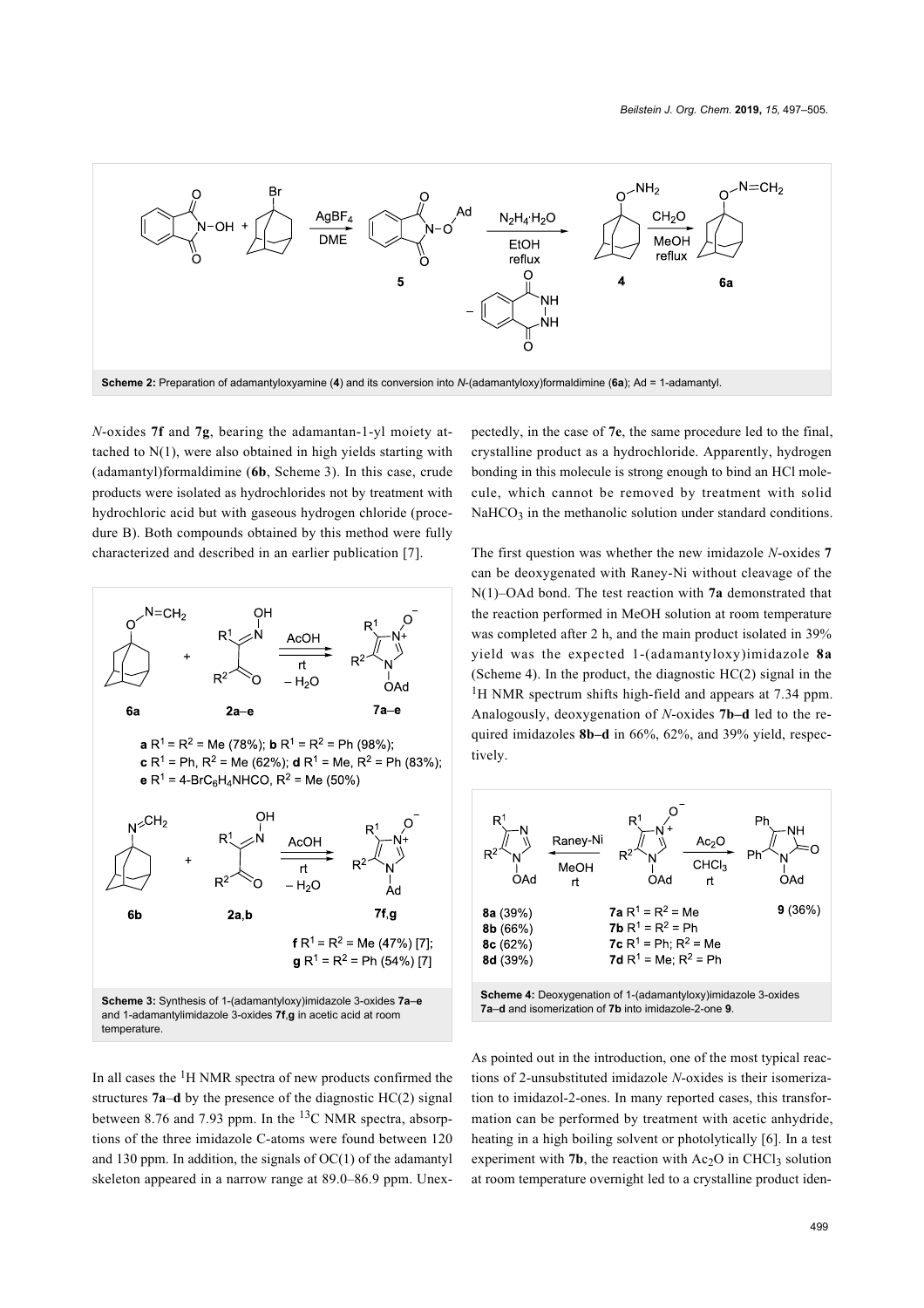tified as the expected imidazole-2-one **9** in 36% yield ([Scheme 4](#page-2-2)). In that case, the  ${}^{1}H$  NMR singlet located at 11.02 ppm belongs to HN(3). The <sup>13</sup>C NMR spectrum confirmed the structure of **9** by the signal of the  $C(2)=O$  group found at 153.0 ppm. The corresponding band in the IR spectrum appeared at  $1702 \text{ cm}^{-1}$  as the strongest absorption.

Thermal isomerization of **7b** was also tested. However, boiling in bromobenzene for 15 min resulted in decomposition of the starting material, and in this case, the expected imidazole-2-one **9** could not be detected in the crude reaction mixture.

Sulfur-transfer reactions offer an attractive approach to imidazole-2-thiones starting with 2-unsubstituted imidazole *N*-oxides [\[13\].](#page-8-2) The importance of this procedure is reflected in the multistep reactions applied for the preparation of some bioactive imidazole derivatives [\[22,23\]](#page-8-10). However, the preparation of imidazole-2-thiones with *N*-alkoxy groups, starting with the corresponding 2-unsubstituted imidazole 3-oxides, has not yet been reported. It turned out that the imidazole *N*-oxide **7b** can smoothly be converted into 1-(adamantyloxy)imidazole-2 thione **10b** in the presence of 2,2,4,4-tetramethylcyclobutane-1,3-dithione (**11a**) as the sulfur-donating reagent. The reaction was carried out in  $CH_2Cl_2$  at room temperature, and after 1 h, the desired product **10b** was isolated in 55% yield ([Scheme 5\)](#page-3-0); its structure was confirmed spectroscopically. For example, in the  ${}^{1}$ H NMR spectrum a singlet located at 12.15 ppm was attributed to the HN(3) unit. Moreover, the  $^{13}$ C NMR spectrum revealed the C=S absorption at 159.6 ppm. Analogous transformations were achieved with **7a** and **7c**,**d**. A plausible explanation of the sulfur-transfer mechanism via the intermediate  $[3 + 2]$ -cycloadduct **A** is presented in [Scheme 5](#page-3-0). The eliminated monothione **11b** enters an analogous reaction with the starting imidazole *N*-oxide **7**, leading to a second molecule of **10** and 2,2,4,4-tetramethylcyclobutane-1,3-dione.

<span id="page-3-0"></span>Imidazolium salts are of special importance as they are widely used as ionic liquids or precursors of imidazole-based nucleo-

philic carbenes (imidazol-2-ylidenes). For example, deprotonation of 1,3-diadamantylimidazolium chloride led to the first stable imidazol-2-ylidene (the so-called 'Arduengo carbene') [\[24,25\]](#page-8-11). Alkylation of 2-unsubstituted imidazole *N*-oxides is a known procedure for the preparation of alkoxyimidazolium salts [\[16\],](#page-8-12) and the alkylation of *N*-oxides of type **7** should lead to 1,3-dialkoxyimidazolium salts, which form a little-known class of imidazole derivatives. The method reported earlier for their synthesis comprises the two-fold alkylation (methylation with  $Me<sub>2</sub>SO<sub>4</sub>$  or benzylation using benzyl bromide) of some 1-hydroxyimidazole 3-oxides leading to symmetric 1,3 dialkoxyimidazolium salts [\[18\]](#page-8-6). In a recent publication, however, sequential alkylation of 1-hydroxyimidazole 3-oxide using two different alkyl halides ( $R<sup>1</sup>X$  and  $R<sup>2</sup>X$ ;  $R<sup>1</sup>$ ,  $R<sup>2</sup>$  = Me, Et, *n*-Bu, or allyl) as alkylating agents, leading to non-symmetric 1,3-dialkoxyimidazolium salts, was also reported [\[26\]](#page-8-13).

In the present study, imidazole *N*-oxides **7** bearing either an adamantyloxy or adamantyl moiety at N(1) were smoothly alkylated with 1-bromopentane (**12a**) or 1-bromododecane (**12b**) in CHCl<sub>3</sub> at room temperature. In the case of  $7a$  and  $7b$ , both reactions were completed after 24 h and a crystalline product was isolated in each case. The NMR spectra confirmed the expected structure of 1-adamantyloxy-3-alkoxyimidazolium bromides **13a** and **13b**, respectively [\(Scheme 6](#page-4-0)). In the <sup>1</sup>H NMR spectra of both compounds, the most characteristic signal of HC(2) was shifted significantly to lower field and appeared at 11.46 and 12.12 ppm, respectively. In the 13C NMR spectra of **13a**, two signals at 83.9 and 91.5 ppm were attributed to  $CH<sub>2</sub>-O$  and C–O of the pentyloxy and adamantyloxy residues.

In order to compare the course of the alkylation reactions of **7a** and **7b** with those of the structurally analogous 1-adamantylimidazole 3-oxides **7f** and **7g**, the latter were treated with **12a** or **12b** under the same conditions. Remarkably, these alkylations occurred more slowly and their completion was established only after 3 d leading to 1-adamantyl-3-alkoxyimidazolium bromides **13d**–**g**. These results indicate that the 1-adamantyloxy

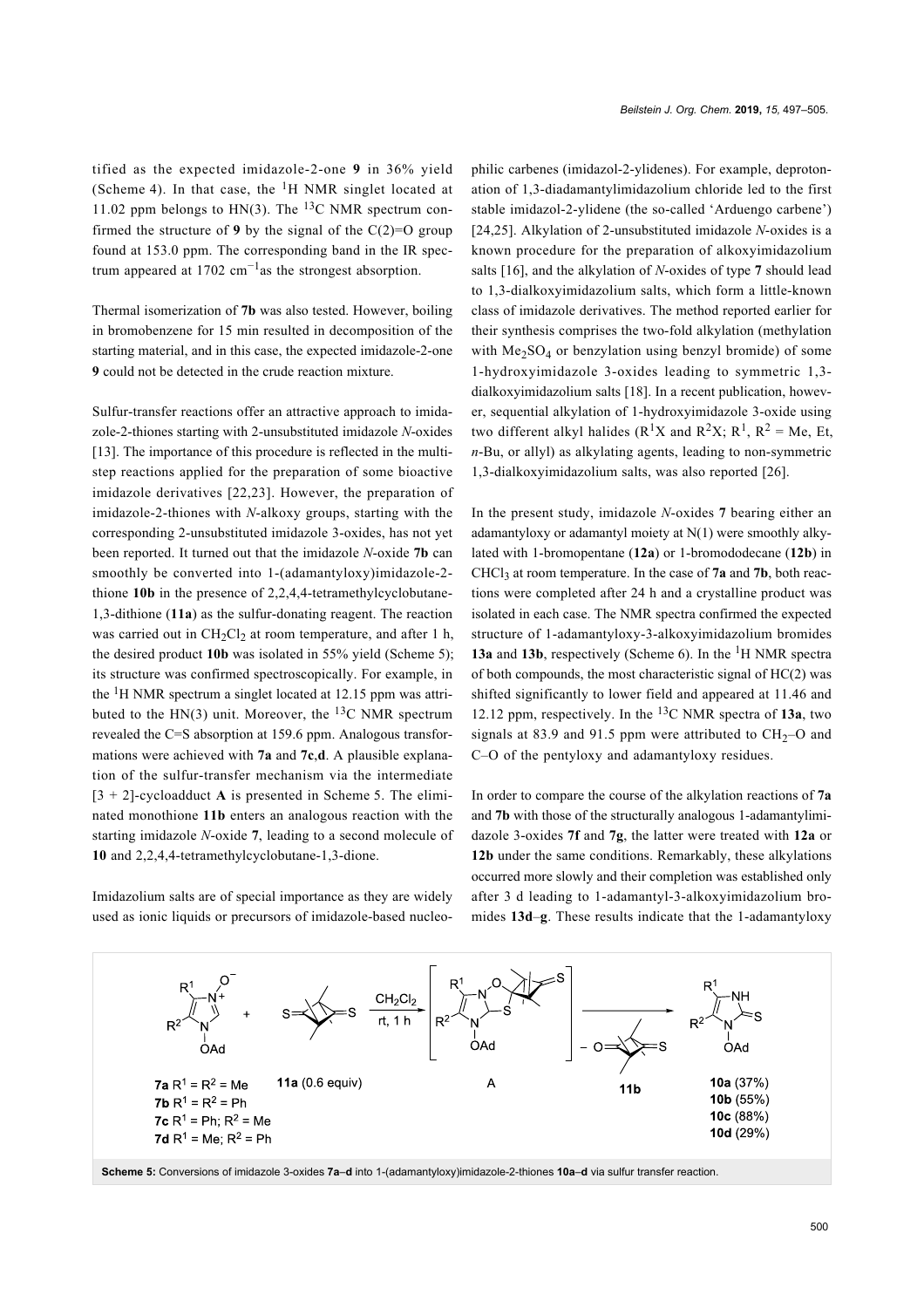<span id="page-4-0"></span>

substituent enhances the nucleophilicity of the *N*-oxides and the alkylation requires shorter reaction times.

In extension of this study, the alkylation of 1-adamantyloxy-4,5-diphenylimidazole (**8b**) with **12b** was also attempted under the same conditions. In that case, however, the expected *N*-alkylation did not occur at room temperature and even after 2 d the starting materials were found unchanged in the reaction mixture. On the other hand, the attempted *N*-alkylation of **8b** upon MW irradiation led to the formation of a mixture of starting materials and some unidentified decomposition products.

Due to the great importance of both carbocyclic and heterocyclic systems functionalized with the adamantyl group [\[27\]](#page-8-14), different types of adamantylation reactions (*C*-, *N*-, or *O*-adamantylation) attract attention, and typically 1,3-dehydroadamantane [\[28\]](#page-8-15) or 1-haloadamantanes [\[29\]](#page-8-16) are applied as alkylating reagents. Adamantan-1-yl carboxylates are also known as efficient adamantylating reagents [\[30\].](#page-8-17) In spite of the fact that adamantylations of some benzimidazoles and imidazoles have already been reported [\[31\]](#page-8-18), similar reactions with heterocyclic *N*-oxides have not been published yet. For that reason, in the final part of the study, a preliminary experiment aimed at the *O*-adamantylation of imidazole *N*-oxide **7a** was carried out under typical conditions  $(CHCl<sub>3</sub>$  solution, rt) using 1-bromoadamantane as an alkylating agent. However, formation of the expected 1,3-bis(adamantyloxy)imidazolium salt was not observed neither in the absence nor in the presence of AgBF4. Based on this observation, 1-bromoadamantane was replaced by adamantan-1-yl trifluoroacetate [\(Scheme 7](#page-4-1)). Unexpectedly, this test experiment, performed with **7a** at room temperature, led after 24 h not to the expected, symmetric 1,3 di(adamantyloxy)imidazolium salt **13h** but to the trifluoroacetate of the starting material, i.e., compound **14**, formed side by side with adamantan-1-ol. Apparently, the initially formed **13h** underwent spontaneous hydrolysis in the presence of air moisture, leading to the mixture of both isolated products.

Finally, in extension of the study focused on the preparation of new, symmetric 1,3-dialkoxyimidazolium salts, the synthesis of 1,3-di(adamantyloxy)imidazolium salt, starting with glyoxal

<span id="page-4-1"></span>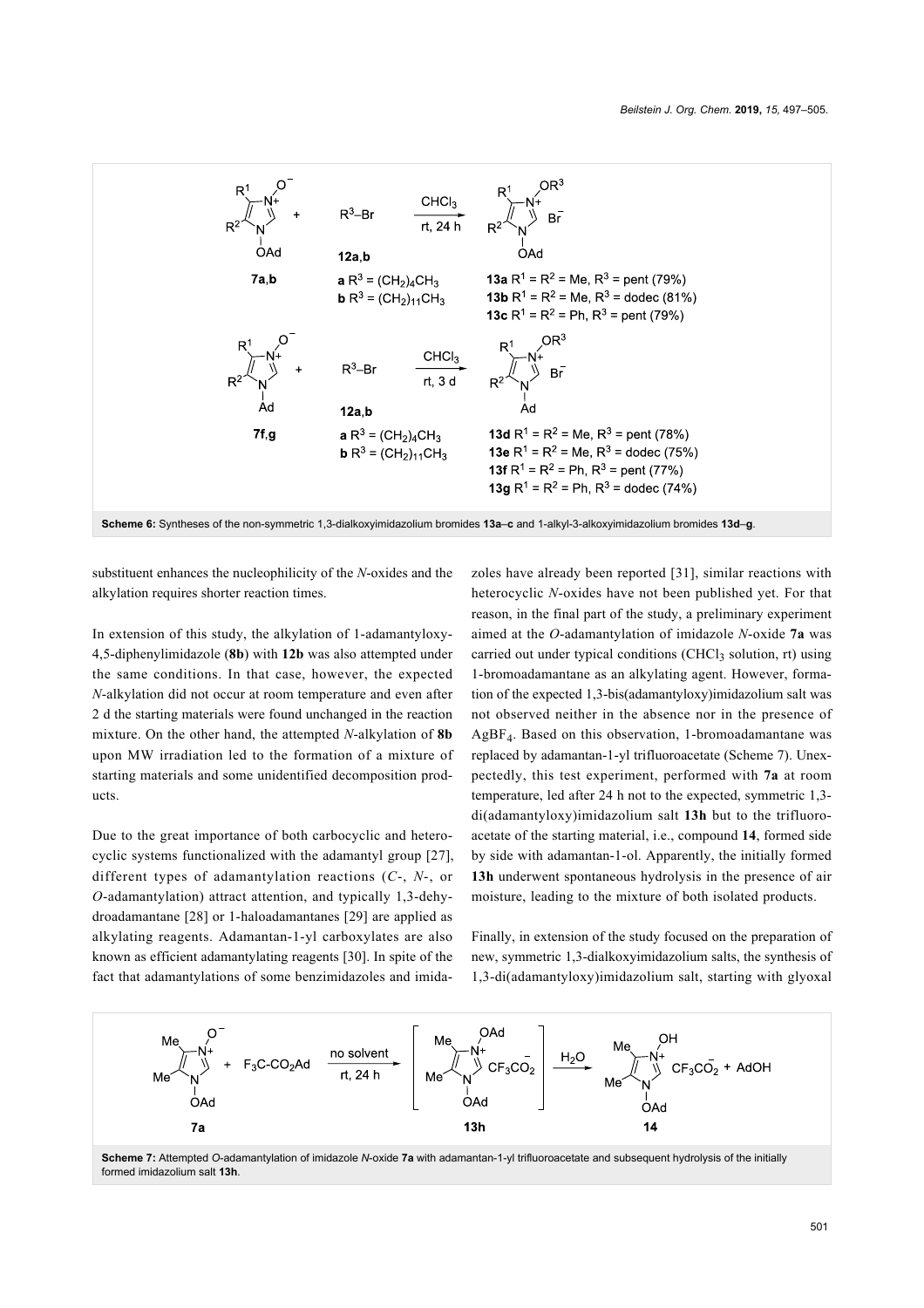hydrate, adamantyloxyamine (**4**) and formaldehyde, using these reagents in a ratio 1:2:1, in the presence of hydrobromic acid was attempted. The reaction performed overnight in acetic acid at room temperature led to the expected imidazolium bromide **15** in 41% yield ([Scheme 8\)](#page-5-0). Its structure was confirmed by spectroscopic data; for example, in the  ${}^{1}H$  NMR spectrum the characteristic singlets of  $H(2)$  and  $H(4)/H(5)$  appeared at 11.90 and 7.68 ppm, respectively, and the ratio of the intensities was 1:2. On the other hand, the  $13C$  NMR revealed the absorptions of  $C(2)$  and  $C(4)/C(5)$  at 137.0 and 120.2 ppm, respectively.

Unfortunately, attempted syntheses of analogous, symmetric 1,3-dialkoxyimidazolium bromides, derived from diacetyl or 1,2-diphenylethane-1,2-dione, using the same protocol, were unsuccessful.

Nucleophilic carbenes are known to undergo conversion into imidazole-2-thiones by trapping of elemental sulfur [\[26,32\]](#page-8-13). Treatment of the symmetric imidazolium salt **15** with triethylamine in pyridine solution in the presence of elemental sulfur led to the 1,3-dihydro-2*H*-imidazole-2-thione **17** isolated in 83% yield [\(Scheme 8](#page-5-0)). In the  ${}^{1}H$  NMR spectrum, two equivalent HC(4) and HC(5) atoms appeared at 6.69 ppm, and in the <sup>13</sup>C NMR spectrum, the C(4) and C(5) atoms gave only one signal localized at 114.6 ppm. Apparently, deprotonation of the imidazolium cation results in the formation of the nucleophilic imidazol-2-ylidene **16**, which in situ reacts with elemental sulfur dissolved in pyridine solution yielding the symmetrically substituted 1,3-dihydro-2*H*-imidazole-2-thione **17**.

### **Conclusion**

The present study demonstrates that the heterocyclization reaction with α-hydroxyiminoketones and formaldimines leading to 2-unsubstituted imidazole 3-oxides can efficiently be performed with *N*-(adamantyloxy)formaldimine, and 2-unsubstituted 1-(adamantyloxy)imidazole 3-oxides were obtained in high yields. In general, they react similarly to their 1-alkyl analogues and undergo deoxygenation without removal of the adamantyloxy fragment. The sulfur transfer reactions provide access to the new group of 1-(adamantyloxy)imidazole-2 thiones, which potentially are of interest for medicinal chemistry. The acetic acid anhydride assisted isomerization reaction of a new *N*-oxide leads to the corresponding imidazol-2-one. However, the attempted thermal isomerization of a 1-(adamantyloxy)imidazole *N*-oxide resulted in decomposition of the starting material. The alkylation experiments performed with 1-bromopentane and 1-bromododecane showed that 1-(adamantyloxy)imidazole 3-oxides are more reactive than their 1-adamantanyl analogues, and the corresponding 1,3 dialkoxyimidazolium bromides were obtained in high yields. Attempted adamantylation of a 1-(adamantyloxy)imidazole 3-oxide with 1-bromoadamantane or adamantan-1-yl trifluoroacetate was unsuccessful. Nevertheless, the corresponding symmetric 1,3-di(adamantyloxy)imidazolium bromide was obtained in the reaction of adamantyloxyamine with glyoxal, formaldehyde and hydrobromic acid. By treatment with triethylamine, it was deprotonated and formed the corresponding imidazol-2-ylidene, which reacts with elemental sulfur yielding the expected 1,3-dihydro-2*H*-imidazole-2-thione. Thus, the elaborated protocols provide straightforward access to diverse 1-(adamantyloxy)imidazole 3-oxides as well as to 1,3-dialkoxyimidazolium salts, which are attractive substrates for syntheses of other imidazole derivatives, including a new group of 1-alkoxy and 1,3-dialkoxyimidazol-2-ylidenes. In all described cases, it is of interest to probe the influence of the alkoxy residues on the stability and reactivity of the hitherto unknown nucleophilic carbenes bearing this groups at  $N(1)$  and/or  $N(3)$ atoms.

In addition, it is worth mentioning that 1,3-dibenzyl-4,5 dimethylimidazolium chloride as well as its 2-methyl-substituted analogue are well known imidazole alkaloids, which found wide application in some regions as food-stuff and medical supply [\[33\]](#page-8-19). The method described in the present study opens a straightforward access to their benzyloxy analogues, potentially bioactive compounds, which have not been known yet.

## **Experimental**

**General information:** Solvents and chemicals were purchased and used as received without further purification. Products were purified by standard column chromatography on silica gel

<span id="page-5-0"></span>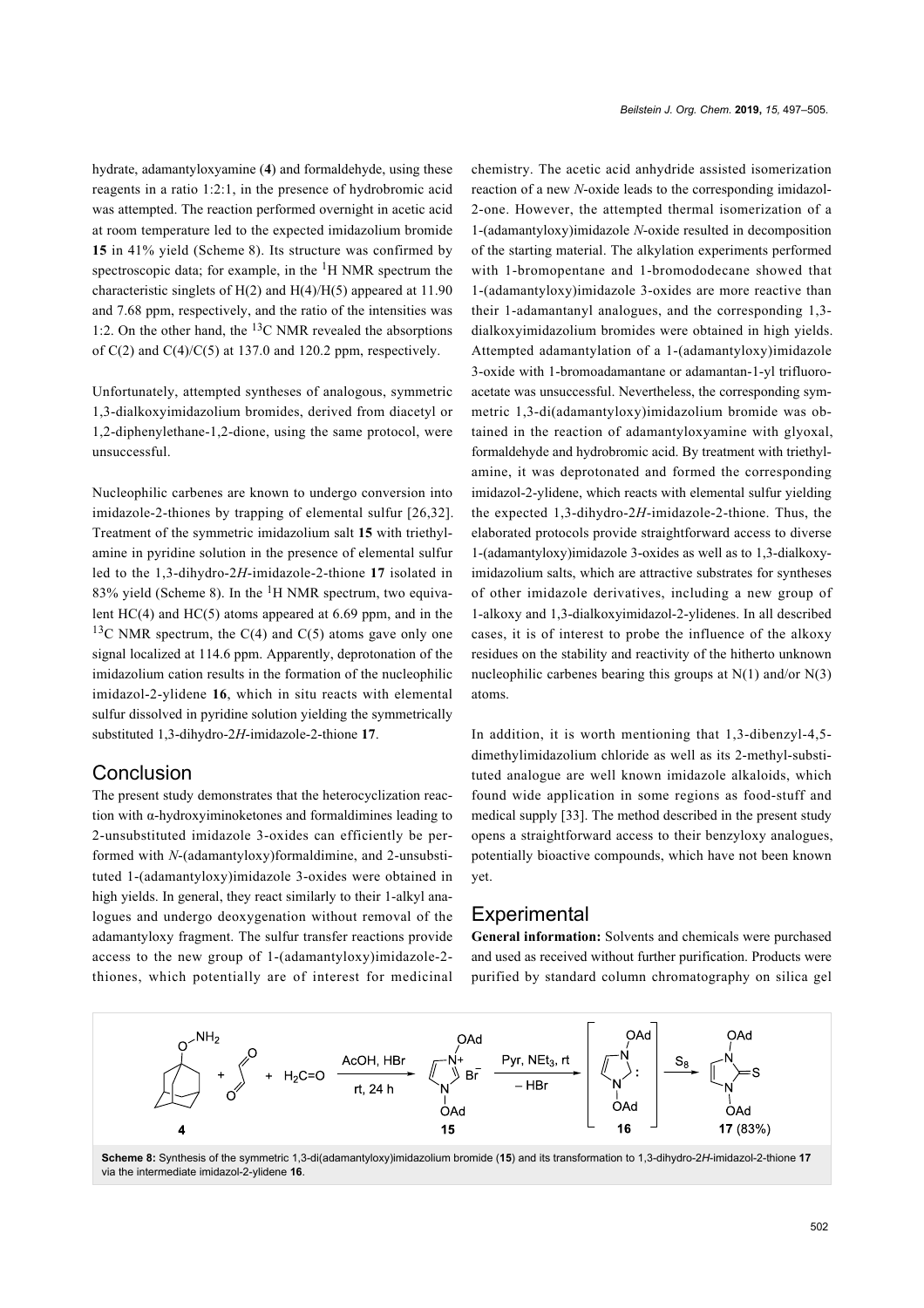(230–400 mesh, Merck). Unless stated otherwise, yields refer to analytically pure samples. NMR spectra were recorded with a Bruker Avance III 600 MHz instrument  $(^1H$  NMR: 600 MHz; 13C NMR: 151 MHz). Chemical shifts are reported relative to solvent residual peaks (<sup>1</sup>H NMR:  $\delta$  = 7.26 ppm [CHCl<sub>3</sub>]; <sup>13</sup>C NMR:  $\delta$  = 77.0 ppm [CDCl<sub>3</sub>]). IR spectra were registered with a FTIR NEXUS spectrometer (as film or KBr pellets). Melting points were determined in capillaries with a Stuart SMP30 apparatus with automatic temperature monitoring.

**Starting materials:** Adamantyloxyamine (**4**) was prepared following a modified published procedure [\[20\].](#page-8-9) For the first step, the *O*-adamantylation of *N*-hydroxyphthalimide, the recommended diethyl ether as a solvent was replaced by 1,2 dimethoxyethane. Methylideneadamantylamine (**6b**) was prepared by treatment of 1-aminoadamantane, isolated from commercial 1-aminoadamantane hydrochloride after neutralization of its aqueous solution with diluted sodium hydroxide solution, with paraformaldehyde [\[34\]](#page-8-20). 1-(Adamantan-1-yl)-4,5 dimethylimidazole *N*-oxide (**7f**) and 1-(adamantan-1-yl)-4,5 diphenylimidazole *N*-oxide (**7g**) were obtained as crystalline materials following a published protocol (method B) [\[7\]](#page-7-2). α-Hydroxyiminoketones **2a**,**c**–**e** were prepared based on the earlier described procedure via nitrosylation of the corresponding ketones or β-ketoamides with isoamyl nitrate [\[35\]](#page-8-21) or, as in the case of **2b,** by oximation of 1,2-diphenylethane-1,2-dione [\[36\]](#page-8-22). 2,2,4,4-Tetramethylcyclobutane-1,3-dithione (**11a**) was prepared from the dimethylketene dimer (2,2,4,4-tetramethylcyclobutane-1,3-dione) by thionation using tetraphosphorus deca-sulfide [\[37\].](#page-8-23) Adamantan-1-yl trifluoroacetate ( $CF<sub>3</sub>CO<sub>2</sub>Ad$ ) was prepared following a known protocol [\[38\]](#page-8-24). 1-Bromoadamantane, 1-bromopentane (**12a**) and 1-bromododecane (**12b**) were commercial reagents used in the studied reactions with no additional purification.

**General procedure for the preparation of imidazole 3-oxides 7 (procedure A):** A solution of 5 mmol of **6** and 4.2 mmol of the corresponding α-hydroxyiminoketone **2** in 15 mL of glacial acetic acid was stirred magnetically overnight at rt. Then, 4.5 mL of conc. hydrochloric acid were added in small portions. Stirring was continued over 15 min, and after this time the acetic acid was evaporated. The semi-solid residue was triturated with a portion of diethyl ether and the crystalline material was separated by filtration. Next, the colorless crystals were dissolved in a portion of MeOH (10 mL) and while magnetically stirring, sodium hydrocarbonate was added in small portions until the evolution of carbon dioxide ceased. The mixture was stirred overnight, filtered and the filtrate was evaporated to dryness. The crude product was triturated again with diethyl ether and after few minutes filtered off. In some instances, products obtained thereby were dried over freshly prepared molecular sieves 4 Å to give hydrate-free samples.

**1-Adamantyloxy-4,5-dimethylimidazole 3-oxide** (**7a**): Yield: 204 mg (78%). Pale yellow crystals; mp 104-106 °C; <sup>1</sup>H NMR  $\delta$  1.60, 1.69 (AB-system,  $J_{\text{H.H}}$  = 12.0 Hz, 6H, 3CH<sub>2</sub>(ad)), 1.85 (pseudo d,  $J_{\text{H H}}$  = 2.6 Hz, 6H, 3CH<sub>2</sub>(ad)), 2.16, 2.19 (2s, 6H, 2CH3), 2.27 (brs, 3H, 3CH(ad)), 7.83 (s, 1H, HC(2)) ppm; <sup>13</sup>C NMR δ 7.13, 8.47 (2CH<sub>3</sub>), 30.9 (3CH(ad)), 35.6, 40.7  $(6CH<sub>2</sub>(ad)), 86.9 (C<sub>a</sub>(ad)-O), 120.9, 122.9, 123.6 (2C=, HC(2))$ ppm; IR υ: 2909 (s), 2853 (m), 1523 (m), 1448 (m), 1355 (s), 1189 (m), 1082 (m), 1047 (vs), 963 (m), 881 (s), 738 (m), 574 (s) cm<sup>-1</sup>; anal. calcd for C<sub>15</sub>H<sub>22</sub>N<sub>2</sub>O<sub>2</sub> (262.35): C, 68.67; H, 8.45; N, 10.68; found: C, 68.52; H, 8.56; N, 10.51.

**Deoxygenation of imidazole** *N***-oxides 7a**–**d – general procedure:** A portion of freshly prepared Raney-Ni suspended in MeOH was added in excess to the stirred solution of 1 mmol of an imidazole *N*-oxide **7** dissolved in MeOH (ca. 1 mL). The solution was stirred magnetically for 1–2 h at rt. The progress of the deoxygenation was monitored by TLC. As soon as the starting material disappeared, the suspension was filtered and the filtrate was evaporated. The obtained material was triturated with petroleum ether and filtered off yielding analytically pure samples.

**1-Adamantyloxy-4,5-dimethyl-1***H***-imidazole** (**8a**): Yield: 96 mg (39%). Colorless crystals; mp 47–50 °C; <sup>1</sup>H NMR δ 1.60, 1.67 (AB-system,  $J_{H,H}$  = 12.4 Hz, 6H, 3CH<sub>2</sub>(ad)), 1.85 (pseudo d,  $J_{H,H}$  = 2.5 Hz, 6H, 3CH<sub>2</sub>(ad)), 2.11, 2.13 (2s, 6H, 2CH3), 2.24 (brs, 3H, 3CH(ad)), 7.37 (s, 1H, HC(2)) ppm; <sup>13</sup>C NMR δ 8.4, 13.3 (2CH<sub>3</sub>), 30.8 (3CH(ad)), 35.8, 41.0 (6CH<sub>2</sub>(ad)), 84.6 (C<sub>q</sub>(ad)-O), 121.4, 129.3, 131.8 (2C=, HC(2)) ppm; IR υ: 2905 (s), 2851 (m), 1679 (m), 1559 (m), 1440 (m), 1353 (m), 1295 (m), 1274 (m), 1095 (m), 1053 (vs), 896 (s), 799 (m), 769 (vs), 633 (m), 594 (m), 504 (s) cm<sup>-1</sup>; HRMS (ESI<sup>+</sup>): calcd. for  $[C_{15}H_{23}N_2O]^+$ , 247.1810; found, 247.1811.

**Sulfur-transfer reactions; Preparation of 3***H***-imidazole-2 thiones 10 – general procedure:** A solution of the corresponding imidazole *N*-oxide  $7(1 \text{ mmol})$  in  $3 \text{ mL of } CH_2Cl_2$  was treated with 103 mg (0.6 mmol) of dithione **11a** and the obtained solution was stirred magnetically at rt for 1 h. The solvent was evaporated and the obtained residue was triturated with petroleum ether. The solid obtained thereby was filtered off and dried in the air.

**1-Adamantyloxy-4,5-dimethyl-1***H***-imidazole-2(3***H***)-thione** (**10a**): Yield: 103 mg (37%). Pale yellow crystals; mp 137–139 °C; <sup>1</sup>H NMR δ 1.64 (pseudo t,  $J_{H,H}$  = 3.0 Hz, 6H, 3CH<sub>2</sub>(ad)), 2.06, 2.09 (2s, 6H, 2CH<sub>3</sub>), 2.13 (pseudo d, *J*<sub>H,H</sub> =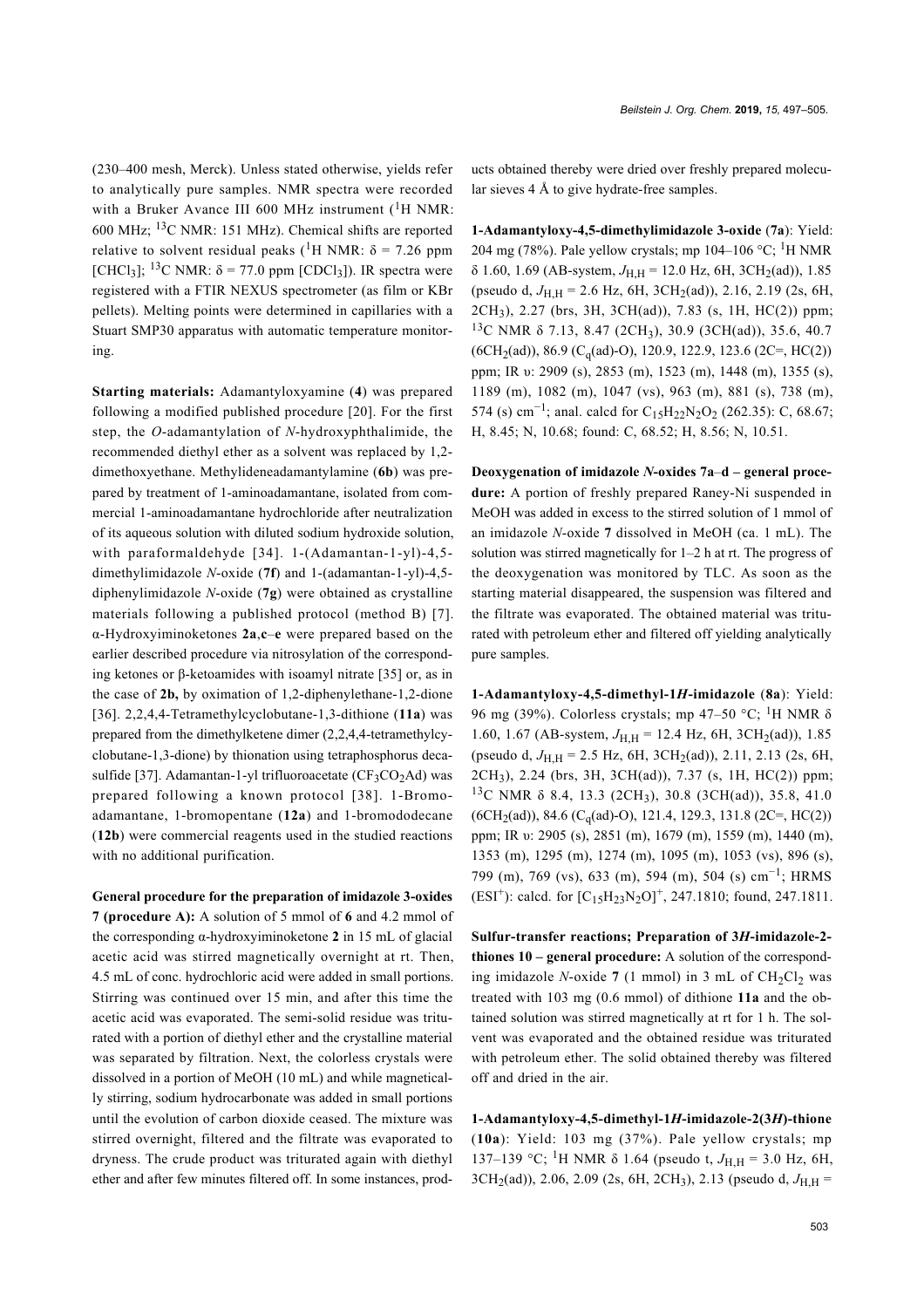3.1 Hz, 6H, 3CH2(ad)), 2.23 (brs, 3H, 3CH(ad)), 12.0 (brs, 1H, NH) ppm; <sup>13</sup>C NMR δ 9.3, 9.4 (2CH<sub>3</sub>), 31.5 (3CH(ad)), 35.9, 42.0 (6CH<sub>2</sub>(ad)), 88.8 (C<sub>q</sub>(ad)-O), 117.4, 121.7 (2C=), 157.4 (C=S) ppm; IR υ: 3065 (m), 2907 (vs), 2853 (m), 1493 (vs), 1428 (m), 1399 (m), 1367 (m), 1248 (s), 1046 (vs), 889 (s), 900 (s), 773 (s), 743 (vs), 698 (vs), 577 (m) cm<sup>-1</sup>; HRMS (ESI<sup>+</sup>): calcd. for  $[C_{15}H_{23}N_2OS]^+$ , 279.1531; found, 279.1532.

**Preparation of non-symmetric 1,3-dialkoxyimidazolium bromides 13a**–**g – general procedure:** The corresponding imidazole *N*-oxide **7** (1 mmol) dissolved in 2–3 mL of chloroform was treated with alkylating reagent **12a** (227 mg, 1.50 mmol) or **12b** (262 mg, 1.05 mmol), which were added drop-wise at rt. The obtained reaction mixtures were stirred magnetically at rt and the progress of the reaction was monitored by TLC  $(SiO<sub>2</sub>, CH<sub>2</sub>Cl<sub>2</sub>)$ . When the starting 7 was completely consumed, the solvent was evaporated and the residue was triturated with diethyl ether. In most cases, solid, colorless or beige colored products were formed. In the case of **13e**, a semi-solid product was formed; no crystallization was observed even after several days at rt. Similar properties were displayed by product **13d**, which did not crystallize at all and was analyzed as an oily material.

**1-Adamantyloxy-4,5-dimethyl-3-pentyloxy-1***H***-imidazolium bromide** (**13a**): Yield: 325 mg (79%). Beige crystals; mp 73 °C (dec.); <sup>1</sup>H NMR  $\delta$  0.94 (t,  $J_{H,H}$ = 7.1 Hz, 3H, CH<sub>3</sub>(p)), 1.38–1.40 (m, 2H, CH2(p)), 1.46–1.50 (m, 2H, CH2(p)), 1.69 (brs, 6H, 3CH<sub>2</sub>(ad)), 1.85–1.87 (m, 2H, CH<sub>2</sub>(p)), 2.02 (pseudo d, 6H, 3CH<sub>2</sub>(ad)), 2.27 (s, 3H, CH<sub>3</sub>-C=), 2.30 (s, 3H, CH<sub>3</sub>-C=), 2.35 (brs, 3H, 3CH(ad)), 4.79 (t,  $J_{H,H} = 6.5$  Hz, 2H, CH<sub>2</sub>-O), 11.46 (s, HC(2)) ppm; <sup>13</sup>C NMR  $\delta$  7.3, 8.8, 13.9 (3CH<sub>3</sub>), 22.4, 27.5, 27.8 (3CH<sub>2</sub>(p)), 31.2 (3CH(ad)), 35.4, 40.7 (6CH<sub>2</sub>(ad)), 83.9 (CH<sub>2</sub>-O), 91.5 (C<sub>q</sub>(ad)-O), 120.0, 123.8 (2C=), 131.3 (HC(2)) ppm; IR υ: 2952 (s), 2911 (s), 1628 (m), 1373 (m), 1356 (m), 1039 (s), 958 (s), 877 (s), 593 (s) cm<sup>-1</sup>; HRMS (ESI<sup>+</sup>): calcd. for  $[C_{20}H_{33}N_2O_2]^+$ , 333.2542; found, 333.2552.

**Preparation of symmetric imidazolium salt 15:** To a solution containing 145 mg of glyoxal (40% aqueous solution), adamantyloxyamine (**4**, 334 mg, 2 mmol), and paraformaldehyde (30 mg, 1 mmol) in 4.5 mL of glacial acetic acid, hydrobromic acid (2 mmol, 0.36 mL (32% solution in AcOH)) was added in one portion and the mixture obtained thereby was stirred magnetically overnight at rt. Next day, the solution was evaporated to dryness and the residue obtained as a thick oil was purified chromatographically on a short silica gel column using CH2Cl<sup>2</sup> /MeOH (97:3 mixture) as an eluent. The required product was isolated as a crystalline material. Additional crystallization from diisopropyl ether/ $CH_2Cl_2$  mixture afforded analytically pure imidazolium salt **15**.

**1,3-Di(adamantyloxy)imidazolium bromide** (**15**): Yield: 190 mg (41%). Colorless crystals; mp ca. 160 °C (dec.); <sup>1</sup>H NMR δ 1.59, 1.63 (AB-system,  $J_{\text{H,H}}$  = 12.5 Hz, 12H, 6CH<sub>2</sub>(ad)), 1.95 (pseudo d,  $J_{\text{H H}}$  = 2.4 Hz 12H, 6CH<sub>2</sub>(ad)), 2.29 (brs, 6H, 6CH(ad)), 7.71 (pseudo d,  $J_{H,H}$  = 1.7 Hz, 2H, 2CH=), 11.03 (pseudo t,  $J_{\text{H H}}$  = 1.9 Hz 1H, HC(2)) ppm; <sup>13</sup>C NMR δ 31.0, 35.3, 40.2 (12CH2(ad)), 6CH(ad)), 90.8 (2C(ad)-O), 120.2 (2CH=), 133.7 (HC(2)) ppm; IR υ: 2903 (s), 2847 (m), 1546 (m), 1449 (m), 1358 (m), 1293 (m), 1045 (s), 1001 (s), 961 (s), 881 (s), 726 (s), 542 (vs), 449 (vs) cm<sup>-1</sup>; anal. calcd for C23H33BrN2O2∙H2O (467.44): C, 59.10; H, 7.55; N, 5.99; found: C, 59.08; H, 7.62; N, 5.79.

## Supporting Information

#### Supporting Information File 1

Experimental and analytical data and copies of NMR spectra.

[\[https://www.beilstein-journals.org/bjoc/content/](https://www.beilstein-journals.org/bjoc/content/supplementary/1860-5397-15-43-S1.pdf) [supplementary/1860-5397-15-43-S1.pdf\]](https://www.beilstein-journals.org/bjoc/content/supplementary/1860-5397-15-43-S1.pdf)

## Acknowledgements

The authors acknowledge generous financial support within the grant Beethoven-2: a) National Science Centre, Cracow (G. Mlostoń, grant # 2016/23/G/ST5/04115/l) and b) German Research Foundation, Bonn (P. R. Schreiner, grant # Schr 597/ 34-1).

### ORCID® iDs

Grzegorz Mlostoń -<https://orcid.org/0000-0003-3631-3239> Marcin Jasiński - <https://orcid.org/0000-0002-8789-9690> Peter R. Schreiner -<https://orcid.org/0000-0002-3608-5515> Heinz Heimgartner -<https://orcid.org/0000-0002-5145-4251>

#### References

- <span id="page-7-0"></span>1. Lettau, H. *Z. Chem.* **1970,** *10,* 211–216. [doi:10.1002/zfch.19700100603](https://doi.org/10.1002%2Fzfch.19700100603)
- 2. Nikitina, G. V.; Pevzner, M. S. *Chem. Heterocycl. Compd.* **1993,** *29,* 127–151. [doi:10.1007/bf00531655](https://doi.org/10.1007%2Fbf00531655)
- 3. Nikitina, P. A.; Perevalov, V. P. *Chem. Heterocycl. Compd.* **2017,** *53,* 123–149. [doi:10.1007/s10593-017-2030-z](https://doi.org/10.1007%2Fs10593-017-2030-z)
- 4. Begtrup, M. *Adv. Heterocycl. Chem.* **2012,** *106,* 1–109. [doi:10.1016/b978-0-12-396531-8.00001-8](https://doi.org/10.1016%2Fb978-0-12-396531-8.00001-8)
- 5. Wang, Y.; Zhang, L. *Synthesis* **2015,** *47,* 289–305. [doi:10.1055/s-0034-1379884](https://doi.org/10.1055%2Fs-0034-1379884)
- <span id="page-7-1"></span>6. Mlostoń, G.; Jasiński, M.; Wróblewska, A.; Heimgartner, H. *Curr. Org. Chem.* **2016,** *20,* 1359–1369. [doi:10.2174/1385272820666151210000010](https://doi.org/10.2174%2F1385272820666151210000010)
- <span id="page-7-2"></span>7. Mlostoń, G.; Jasiński, M. *ARKIVOC* **2011,** No. vi, 162–175. [doi:10.3998/ark.5550190.0012.613](https://doi.org/10.3998%2Fark.5550190.0012.613)
- <span id="page-7-3"></span>8. Mlostoń, G.; Jasiński, M.; Linden, A.; Heimgartner, H. *Helv. Chim. Acta* **2006,** *89,* 1304–1316. [doi:10.1002/hlca.200690129](https://doi.org/10.1002%2Fhlca.200690129)